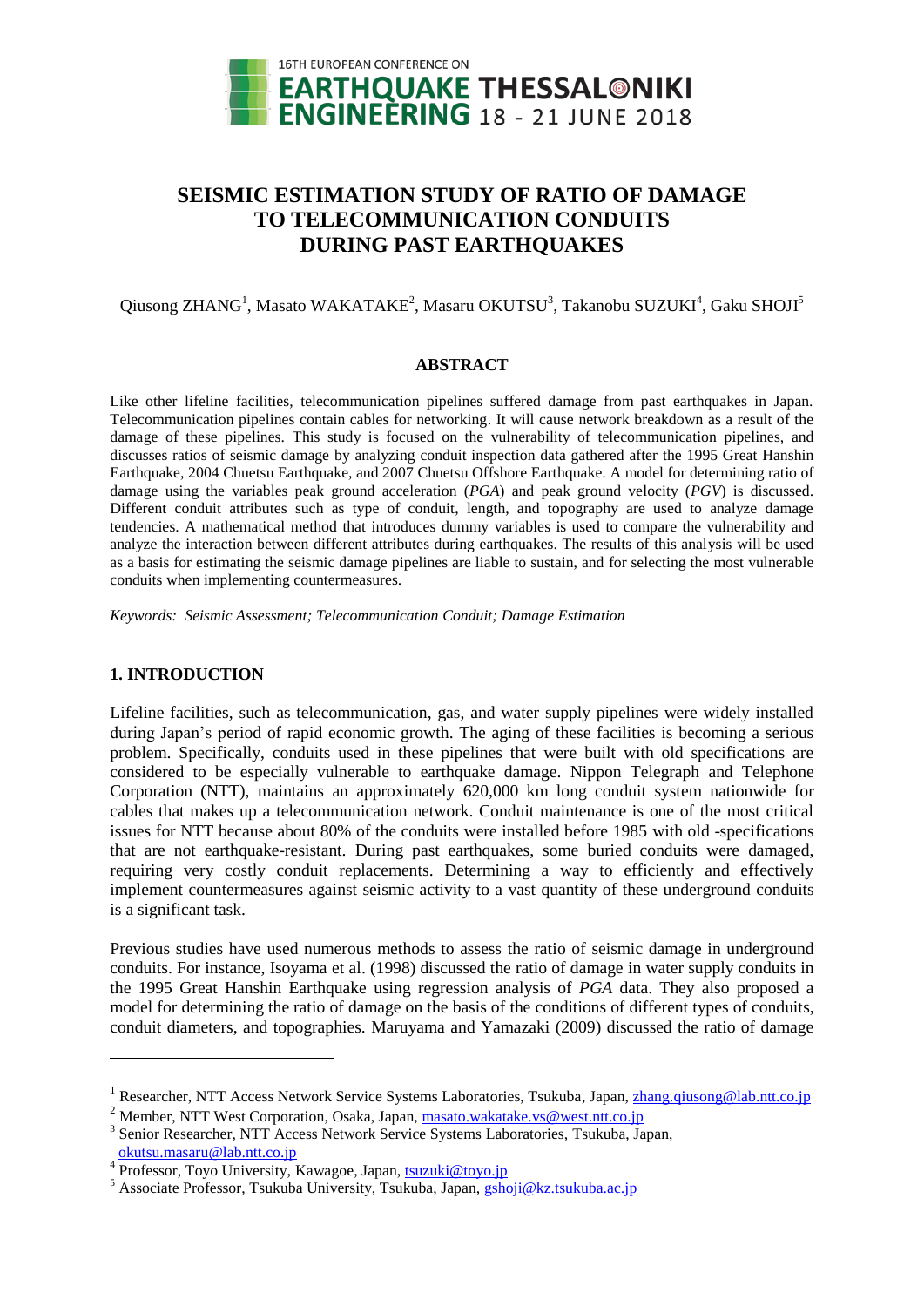from several earthquakes by using *PGV* data. Kougo et al. (2016) studied the damage sustained by gas conduits using a 50-m-mesh geographic information system that contained gas conduit and topography information; they also proposed a damage prediction model using the ground motion data.

For underground telecommunication conduits, Yamazaki et al. (2012) studied the characteristics of damage from the 2011 Great East Japan Earthquake, and concluded that damage tends to occur at seismic intensities of upper-5, and increase rapidly around seismic intensities of upper-6. Shoji et al. (2016) studied the damage that underground telecommunication conduits sustained from the same earthquake by analyzing the ratio of damage for different types of conduit, lengths, and topographies. They then proposed a mathematical method to assess the seismic vulnerability of conduits. They demonstrated that the insertion-type joint conduit was more capable of withstanding earthquakes resistant to seismic damage than other types, while conduits buried in alluvial plains and landfill sites were more vulnerable.

Building on these past studies, this study discusses the ratios of seismic damage by analyzing the data of conduit inspections gathered following three strong inland earthquakes: the 1995 Great Hanshin Earthquake, 2004 Chuetsu Earthquake, and 2007 Chuetsu Offshore Earthquake. We discuss a model for determining ratios of damage using the variables *PGA* and *PGV*. Damage tendencies are analyzed with different types of conduit, lengths, and topographies. We also use a mathematical method that incorporates a dummy variable in order to compare the vulnerability of different conduit attributes.

## **2. COMPOSITION OF DATA**

## *2.1 Overview*

This study examines the underground conduits of telecommunication pipelines. The conduits have been grouped into spans between every two manholes. The inspection data was collected by NTT after the above mentioned earthquakes, including information on the conduits' damage situation (that is, whether or not it was damaged). The overall damage caused by the earthquakes is given in Table 1. In the Great Hanshin Earthquake, 928 spans of conduits were damaged out of a total number of 4447 spans. In the Chuetsu Earthquake, there were 2235 spans in total, of which 58 were damaged. In the Chuetsu Offshore Earthquake, 102 out of a total of 910 spans were damaged. According to this data, the ratios of damage of the Great Hanshin Earthquake, Chuetsu Earthquake, and Chuetsu Offshore Earthquake were 0.21, 0.03, and 0.11, respectively. The inspection data of the Great Hanshin Earthquake was collected mainly in areas that experienced large seismic intensity, so its damage ratio is higher than that of the other two earthquakes.

|  |  |  | Table 1. Overall damage situation of each earthquake |  |
|--|--|--|------------------------------------------------------|--|
|  |  |  |                                                      |  |

|                        | <b>Great Hanshin</b><br><b>Earthquake</b> | <b>Chuetsu</b><br><b>Earthquake</b> | <b>Chuetsu Offshore</b><br><b>Earthquake</b> |
|------------------------|-------------------------------------------|-------------------------------------|----------------------------------------------|
| Damaged<br>(spans)     | 928                                       | 58                                  | 102                                          |
| Not Damaged<br>(spans) | 3519                                      | 2177                                | 808                                          |
| Ratio of<br>Damage     | 0.21                                      | 0.03                                | 0.11                                         |

#### *2.2 Ground Motion Data*

The ground motion data *PGA* (shown in Figure 1) and *PGV* (shown in Figure 2) of these three earthquakes were calculated using the Kriging method introduced by Suetomi et al. (2017) on the basis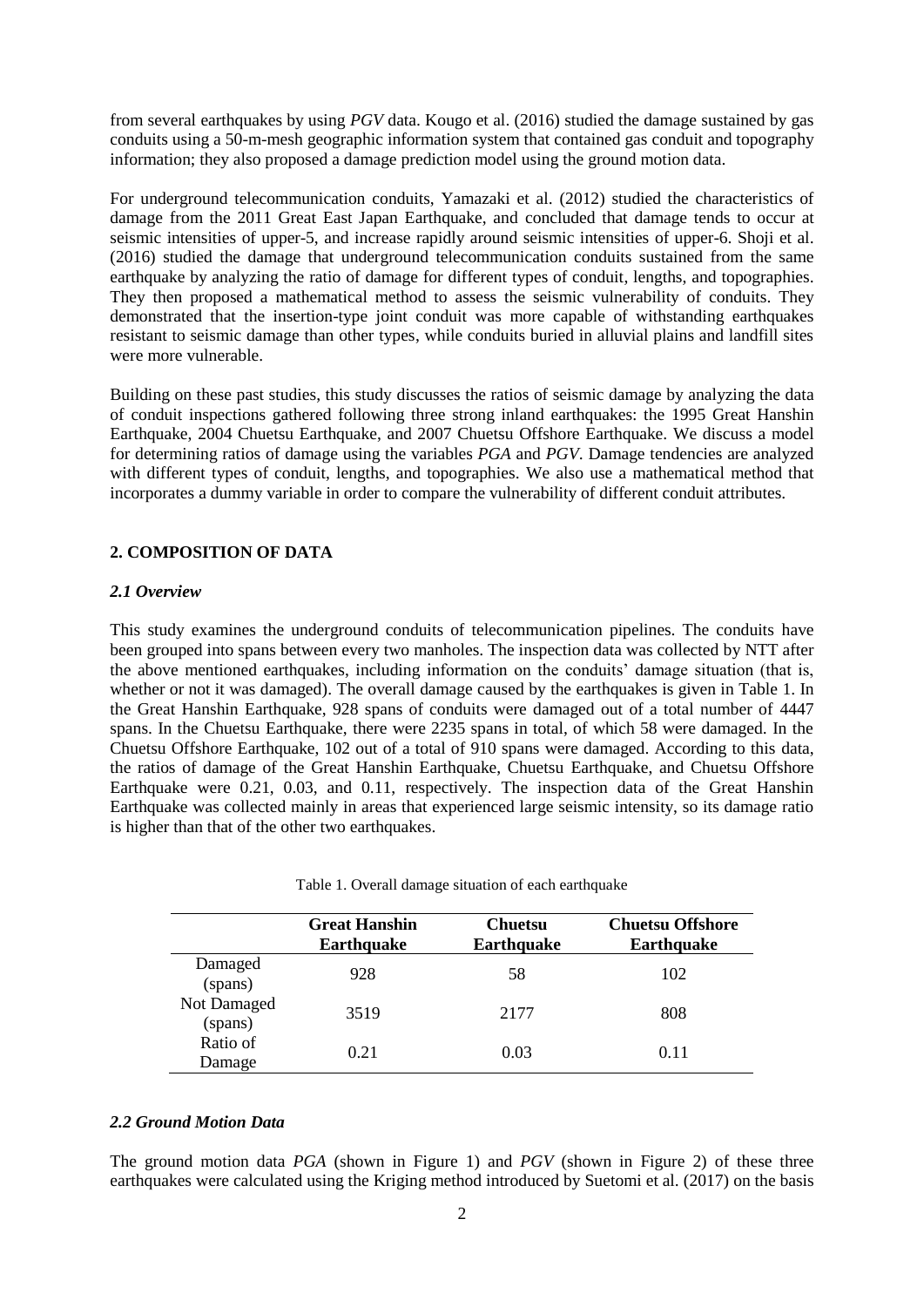of observation data gathered from each observation point. First, the average velocity of *AVS30* (the average of the shear wave velocity profile for the first 30 meters) was used with the hazard map developed by the Japan Seismic Hazard Information Station (J-SHIS) (2009) to calculate the earthquake amplification of the surface ground and then calculate the *PGA* and *PGV* of each observation point of the engineering bedrock. The ground motion data *PGA* and *PGV* of every 250-mmesh was calculated using the attenuation relation function introduced by Kataoka et al. (2006) and the Kriging method. The ground motion data of each conduit used in this study was taken from the mesh in which the center of each conduit span was located.



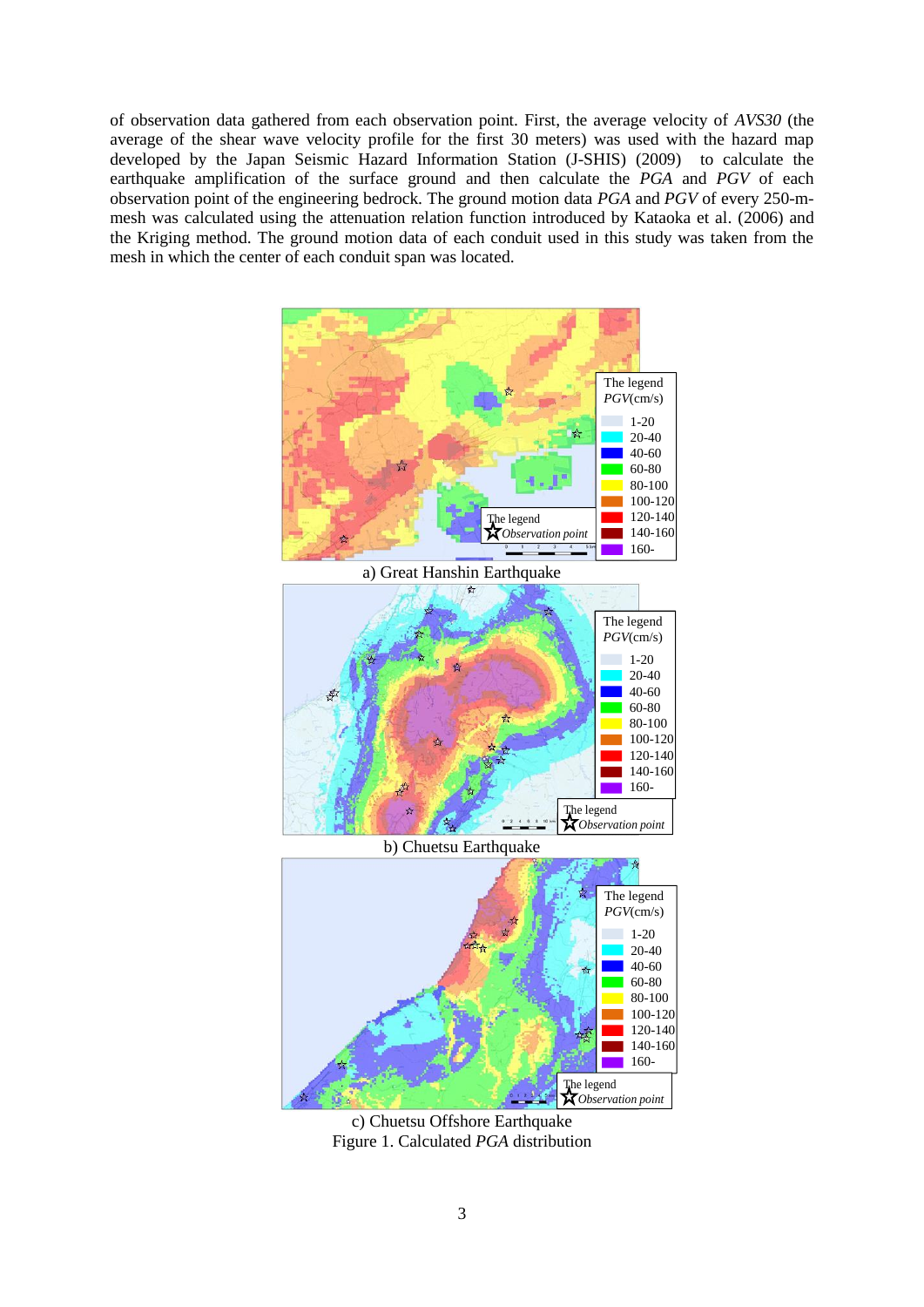

c) Chuetsu Offshore Earthquake Figure 2. Calculated *PGV* distribution

## *2.3 Conduit Attributes*

Information on the attributes of the conduits (type of conduit, year of construction, length, and the ground topography) are stored in NTT facility maintenance data base. We discuss damage tendencies on the basis of these attributes.

## *2.3.1 Type of Conduit*

The types of conduit discussed in this study are listed in Figure 3. They are: the cast iron pipe (I-type), asphalt covered steel pipe (SA-type), polyethylene coated steel pipe (PS-type), rigid polyvinyl chloride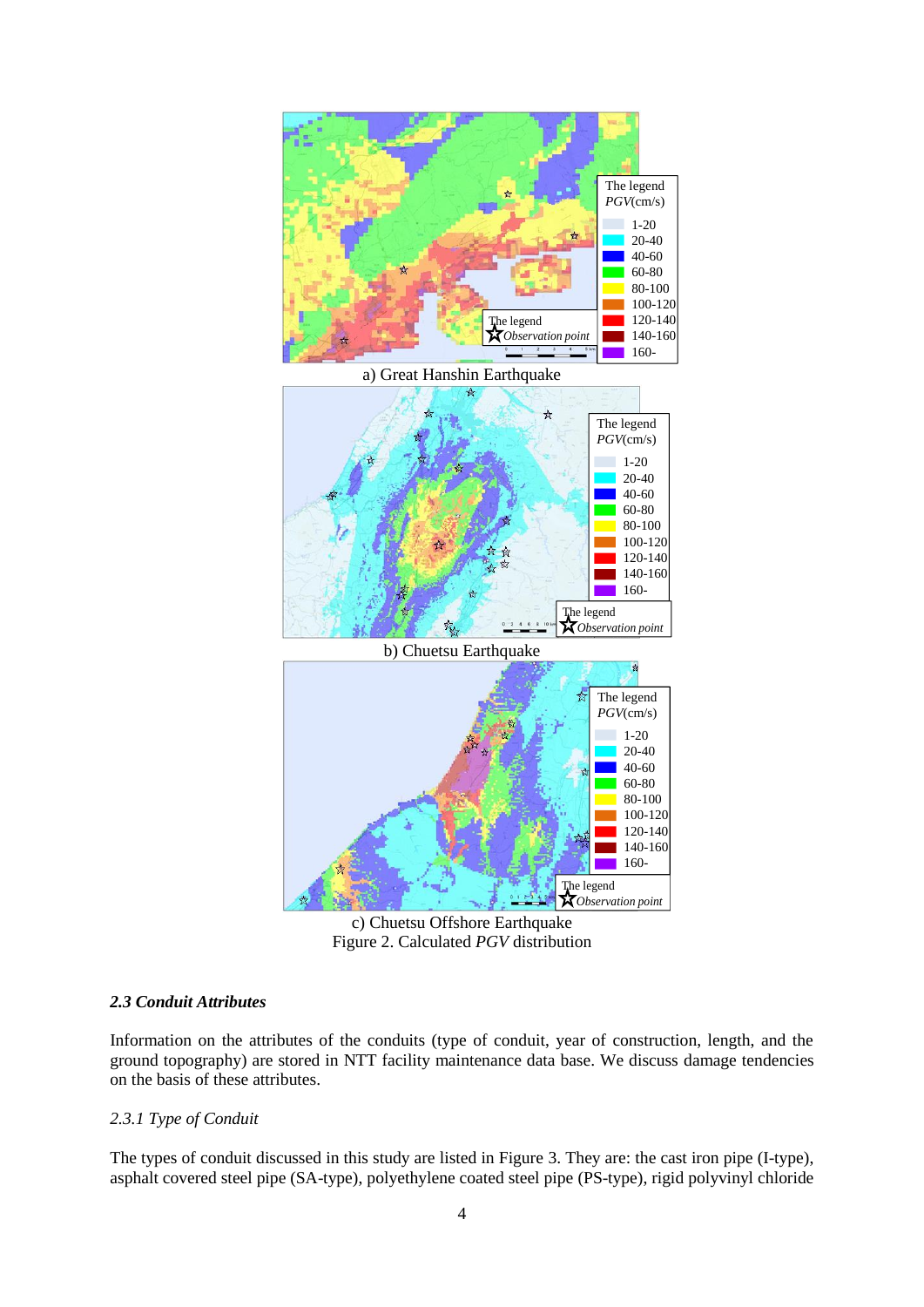pipe (V-type), insertion-joint steel pipe (PLPS-type), and insertion-joint vinyl pipe (PV-type). The year of construction of each type is also given in Figure 3. I-type is the oldest type, while the two insertion joint conduit types (PLPS-type and PV-type) are considered to have new-specifications.



Figure 3. Conduit types with year of construction.

## *2.3.2 Length*

The length discussed in this study is the straight distance between every two manholes. As the length increases, the conduit is considered to be more physically affected by ground motion, and has a higher likelihood of sustaining damage. Therefore, the lengths are analyzed at 50-m intervals to determine the effect of different conduit lengths.

## *2.3.3 Topography*

The topography used in this study is based on a 250-m-mesh J-SHIS (2009) map. The topography of each span is the same as that of the mesh in which the center of the span is located. The topographies discussed in this study are classified into six types according to J-SHIS's micro-topography classification as given in Table 2: mountains, hills, gravel terraces, loam terraces, alluvial plains, and landfill sites. The liquefaction zones are not considered in this study.

| <b>Classification</b> | <b>J-SHIS micro-topography</b>       |  |  |
|-----------------------|--------------------------------------|--|--|
| Mountains             | Mountain, Mountain footslope,        |  |  |
|                       | Volcano, Volcanic footslope          |  |  |
| <b>Hills</b>          | Hill, Volcanic hill                  |  |  |
| Gravel terraces       | Gravelly terrace                     |  |  |
| Loam terraces         | Terraces covered with volcanic       |  |  |
|                       | ashsoil                              |  |  |
|                       | Valley bottom lowland, Alluvial fan, |  |  |
|                       | Natural levee, Back marsh,           |  |  |
|                       | Abandoned river channels, Delta and  |  |  |
|                       | coastal lowland, Marine sand and     |  |  |
| Alluvial plains       | gravel bars, Sand dune, Lowland      |  |  |
|                       | between coastal dunes and/or bars,   |  |  |
|                       | Rock shore and rockreef, Dry river   |  |  |
|                       | bed, River bed, Water body           |  |  |
| Landfill sites        | Reclaimed land, Filled land          |  |  |

| Table 2. Topography classification |  |  |
|------------------------------------|--|--|
|                                    |  |  |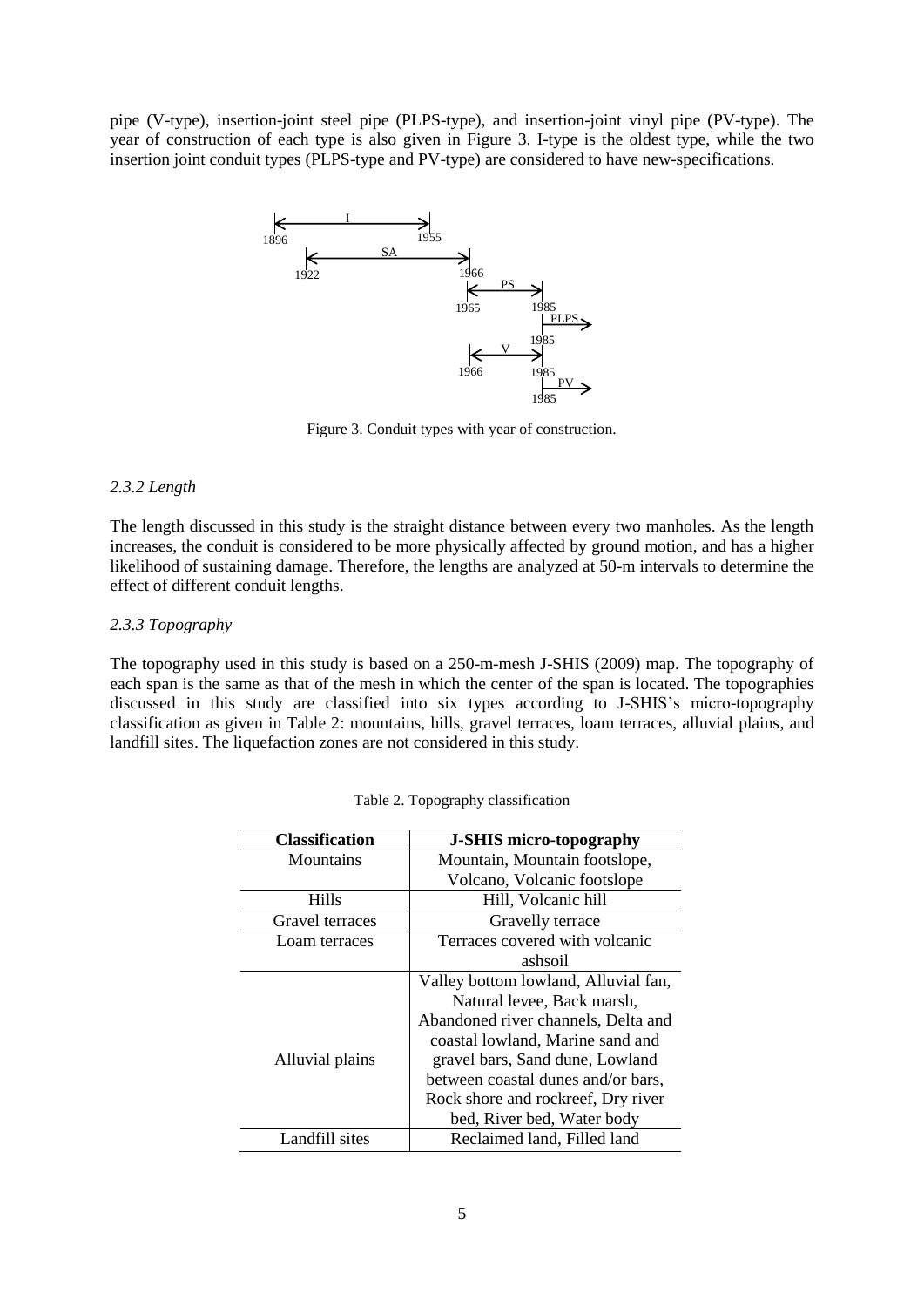#### **3. DAMAGE CHARACTERISTICS OF DIFFERENT EARTHQUAKES**

This chapter discusses the damage situation and characteristics on the basis of the ground motion data and conduit attribute data that were introduced in chapter 2. We discuss spans made up of a conduits that can be classified into the six types shown in Figure 3; spans with other types of conduit are not included in this study.

#### *3.1 Damage Characteristics by Earthquake Intensity*

The damage sustained by the underground conduits during the earthquakes is discussed using ground motion data as indices of the strength of the earthquakes. The original data is used without being classified into different types of conduit, lengths, or topographies.

Figure 4 shows the relationship between *PGA* and the ratio of damage. The points are the average damage ratio per 100 cm/s<sup>2</sup>. The tendency evident from the results of the three earthquakes is that damage generally starts when *PGA* equals 300 to 400 cm/s<sup>2</sup>. In the Great Hanshin Earthquake, the distribution range of *PGA* is narrow and the number of data is limited, so it is difficult to determine a trend for this earthquake. In the Chuetsu Earthquake, the damage ratio tends to increase as *PGA* increases. In the Chuetsu Offshore Earthquake, the damage ratio tends to increase until *PGA* reaches 800 cm/s<sup>2</sup>; it then becomes lower at 900 cm/s<sup>2</sup>. Since there is no further data, it is also difficult to determine a trend for the Chuetsu Offshore Earthquake.



Figure 4. Relationship between the ratio of damage and *PGA*.

Figure 5 shows the relationship between *PGV* and the ratio of damage. The points are the average ratio of damage per 10 cm/s, and the lines are the predicted curve of the ratio of damage. Based on the function proposed by Maruyama et al. (2009), the prediction model of these three earthquakes is defined as Equation 1, where *Φ* is the cumulative function of the standard normal distribution. Equation 2 is the objective function, where  $R$  is the average ratio of damage, and  $w$  is the weight, which in this case is the number of spans. The constants  $C$ ,  $\lambda$ , and  $\zeta$  can be calculated by minimizing the objective function *ε* (*PGV*). A model for calculating the ratio of damage was determined for each earthquake. Using these models, it is possible to show that damage starts to occur when *PGV* equals about 40 cm/s. For the Great Hanshin Earthquake and Chuetsu Earthquake, the trends become flat when *PGV* equals about 80 cm/s, but the Chuetsu Offshore Earthquake did not show such a trend.

$$
R^*(PGV) = C \cdot \phi\left(\frac{lnPGV - \lambda}{\zeta}\right) \tag{1}
$$

$$
\varepsilon(PGV) = \sum (R - R^*(PGV))^2 \cdot w \tag{2}
$$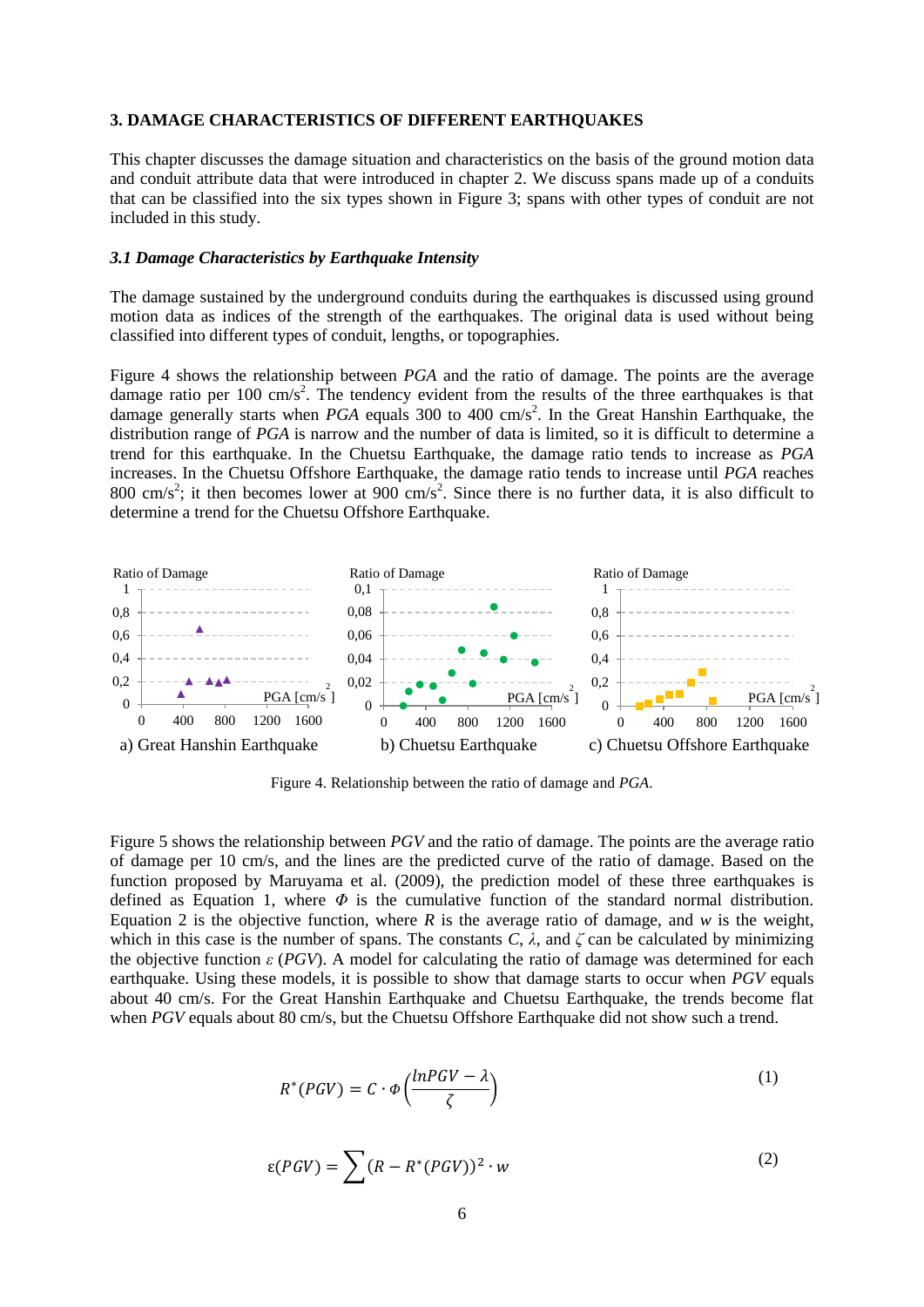

Figure 5. Relationship between the ratio of damage and *PGV*.

On the basis of these findings, the sufficient number of data, and the commonality of the ratios of damage between earthquakes, we consider *PGV* to be more effective than *PGA* for building prediction models for ratio of damage in the analysis of underground telecommunication conduits.

#### *3.2 Damage Characteristics by Conduit Attributes*

The damage characteristics of underground conduits differ between different conduit attributes. This study used the type of conduit, length, and topography to analyze damage trends. The bar graphs below show the damage situation. The blue bars are the number of spans with un-damaged conduits, red bars are the number of spans with damaged conduits, and points are the ratios of damage.

Figure 6 shows the damage situation of each type of conduit in these three earthquakes. SA-type and PS-type conduits are present in great number among the conduits, and as Figure 6 shows, these two types also sustain more damage than the other types. I-type, SA-type, PS-type and V-type tend to have high ratios of damage, and PLPS-type and PV-type tends to have low ratios of damage. The insertion joint has an expansion and contraction mechanism, so the insertion-joint type conduits (PLPS-type and PV-type) are less likely to suffer damage than the other conduit types. I-type conduits, which were buried earlier than other types, tend to have a higher ratio of corrosion damage than the other steel conduits, so I-type tends to have a high ratio of damage than SA-type and PS-type.



Figure 6. Damage situation regarding conduit type.

Figure 7 shows the damage situation of conduits with different lengths. The conduits in Kobe (the location of the Great Hanshin Earthquake) were built in a city area that these conduits are generally short, so there are few conduits that are 100 m or longer. In the Great Hanshin Earthquake, conduits less than 50 m long were heavily damaged; in the Chuetsu Earthquake and Chuetsu Offshore Earthquake, however, conduits longer than 100 m sustained heavy damaged. The ratios of damage for the three earthquakes tend to be higher as the length of the conduits increases. However, the increase in the ratios is moderate.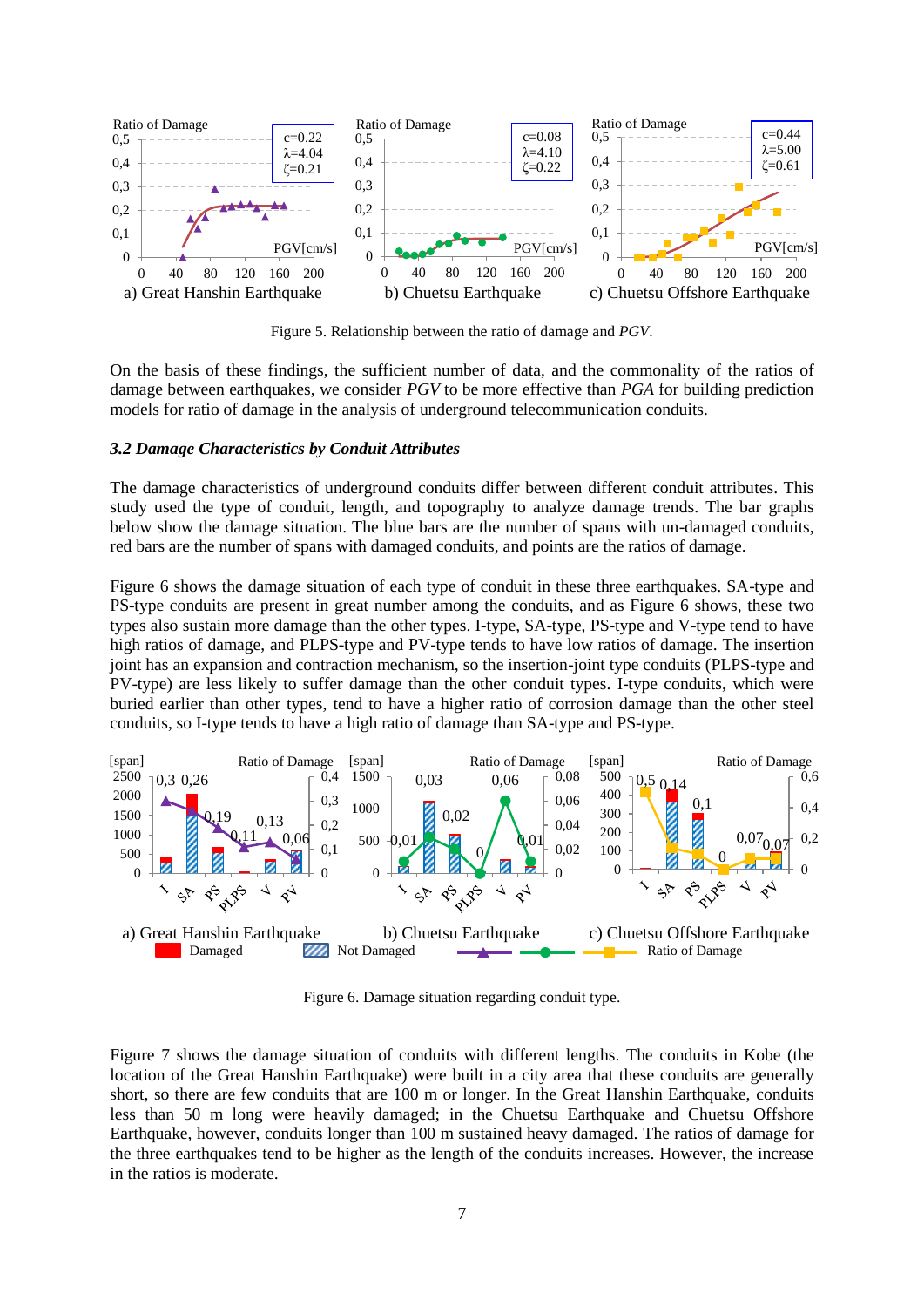

Figure 7. Damage situation of conduit regarding span lengths.

Figure 8 shows the damage situation of conduits in different topographies. Spans located in alluvial plains had the highest number of damaged conduits in all three earthquakes. The damage caused by the three earthquakes has a common trend: the ratio of damage for conduits in mountains is low, and the ratio is high in hills, gravel terraces and alluvial plains. Disregarding the lower number of landfill sites affected by the Chuetsu Earthquake, the overall ratio of damage in this type of topography is also high. In general, the ratio of damage for conduits tends to be higher in soft grounds. The damage ratio in hills and gravel terraces is usually considered to be low. But as mentioned above and shown in Figure 8, the damage ratio in these topographies are relatively low. One reason of this difference is estimated to be the existence of developed land in these areas. The influence of developed land to conduit damages are planned to be studied.



Figure 8. Damage situation of conduits regarding topographies.

## **4. VULNERABILITY ANALYSIS USING CORRECTION COEFFICIENT**

This chapter introduces a mathematical method with dummy variables to analyze the vulnerability of different conduit attributes. Building on previous study by Shoji et al. (2016), this method is based on the quantification theory (Type I). The correction coefficient can be calculated using a regression equation of the ratio of damage. For *λ* denoting a combination of different types of conduit, lengths, and topographies, let  $R_\lambda$  be the actual ratio of damage of each combination, and let  $R_\lambda^*$  be the regression model defined as shown in Equation 3. Here,  $N^i$  is the number of items *i*,  $x_{ij\lambda}$  is a dummy variable, and  $c_0$  is one constant item. The number of spans  $w_\lambda$  of each combination is introduced as weight.  $c_{ij}$  is the correction coefficient that gives the vulnerability of each attribute and can be calculated by minimizing the objective function  $\varepsilon$  shown in Equation 4. When the value of  $c_{ij}$  is positive, it means that the conduits with this attribute are more likely to sustain damage.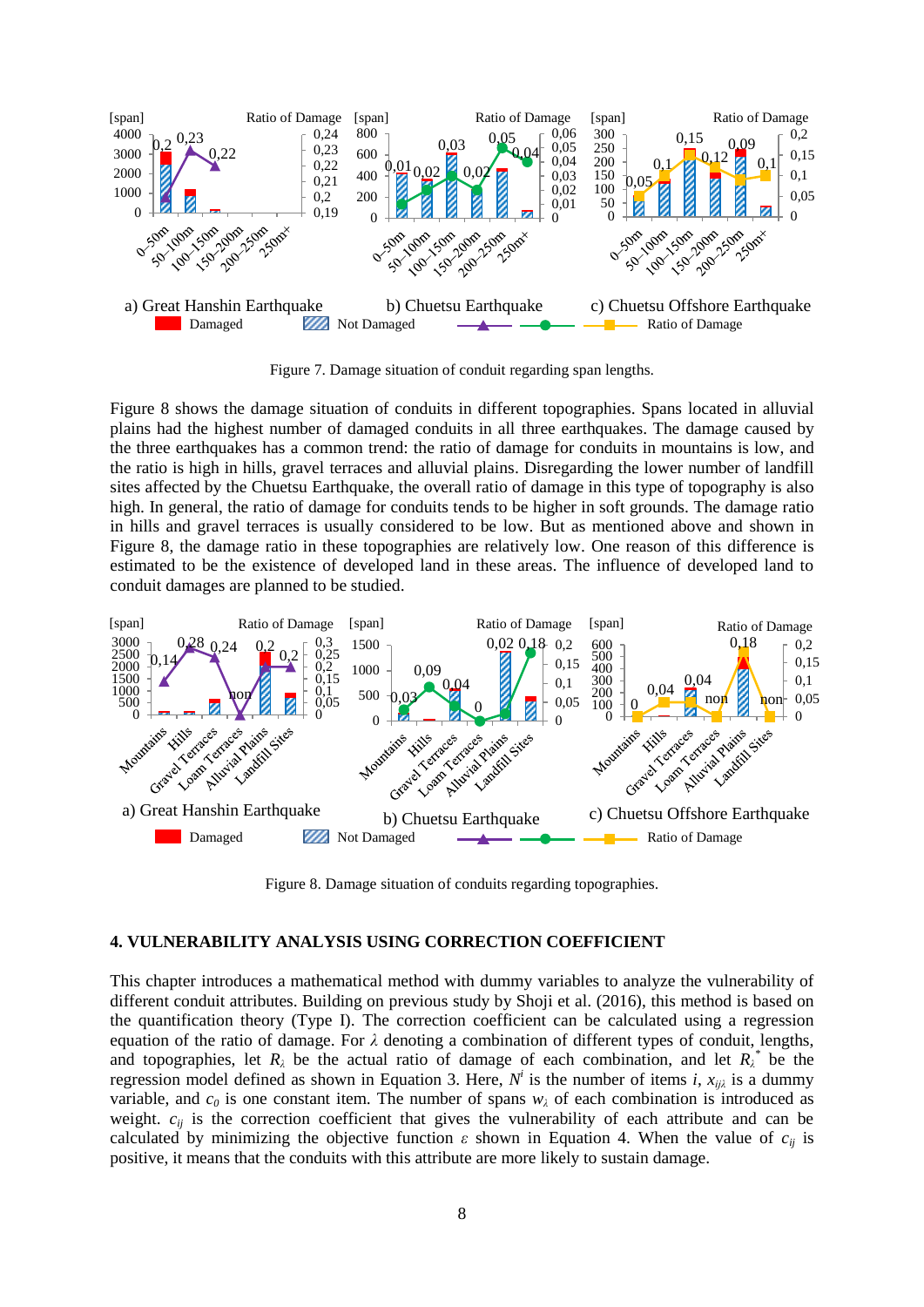$$
R_{\lambda}^{*} = \sum_{i=1}^{N^{i}} \sum_{j=1}^{N^{ji}} c_{ij} x_{ij\lambda} + c_{0}
$$
 (3)

$$
\varepsilon = \sum_{\lambda=1}^{N^{\lambda}} (R_{\lambda} - R_{\lambda}^{*})^{2} w_{\lambda}
$$
 (4)

The  $c_{ij}$  results are shown in Figure 9. Calculating with the above equations, the PLPS-type and PVtype conduits have a negative *cij*, which means that these types of conduits have stronger seismic resistance than others. As the data in Figure 9 shows, conduits longer than 100 m are more likely to be vulnerable. As for topography, the  $c_{ij}$  of mountains are negative in all three earthquakes, which means that conduits buried in mountains are less likely to sustain damage, whereas the *cij* of landfill sites are positive in the earthquakes that had sufficient data for calculation, which shows that conduits buried in landfill sites are more likely to be damaged.



Figure 9. *cij* of each conduit attribute.